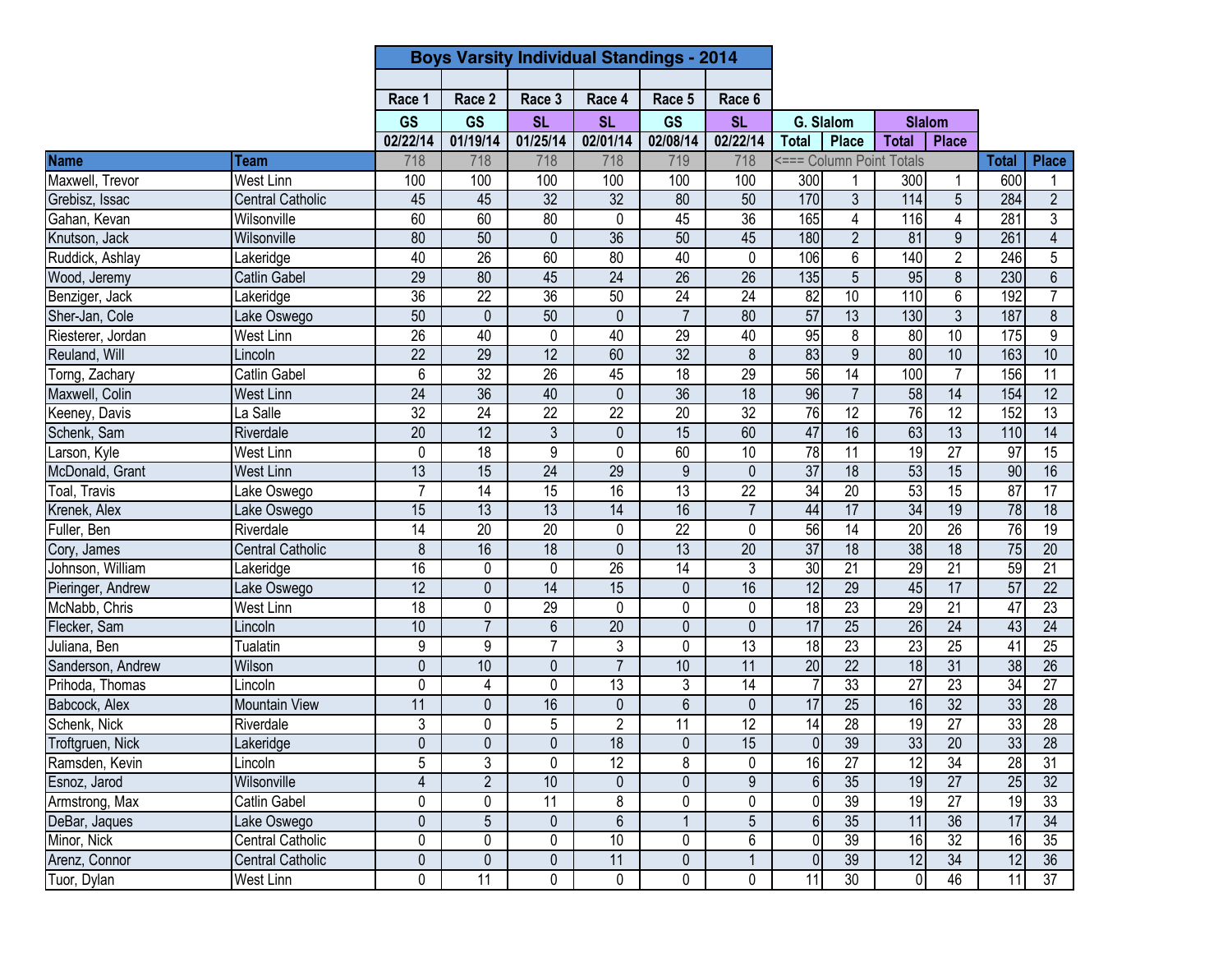| Poloni, Chad        | Lakeridge               |              |   |  |   |    | 33 |    | 40 | 37 |
|---------------------|-------------------------|--------------|---|--|---|----|----|----|----|----|
| Valls, Alex         | Lincoln                 | U            |   |  |   |    | 39 | 9  | 37 | 39 |
| Lawhead, Cooper     | Lakeridge               | $\circ$<br>Ō |   |  |   | 91 | 31 |    | 46 | 39 |
| Carlson, Greg       | Riverdale               | 0            |   |  |   |    | 39 | 9  | 37 | 39 |
| Reynolds, Matthew   | Lincoln                 | O            | 8 |  |   |    | 39 |    | 39 | 42 |
| Ashworth, Michael   | Lakeridge               | 6            |   |  |   | 8l | 32 |    | 46 | 42 |
| Ross, Kenny         | Sherwood                | 0            |   |  |   |    | 39 |    | 40 | 44 |
| Butterfield, Carver | Lincoln                 | U            |   |  |   |    | 37 |    | 46 | 44 |
| Hart, Logan         | Clackamas               | 0            | C |  |   |    | 39 | n. | 42 | 46 |
| Allen, Wyatt        | La Salle                | U            |   |  | n |    | 39 |    | 42 | 46 |
| Weary, Jack         | Lakeridge               |              |   |  |   |    | 38 |    | 46 | 48 |
| Duley, Spencer      | Wilson                  |              |   |  |   |    | 39 |    | 44 | 48 |
| Anderson, Sean      | <b>Central Catholic</b> |              |   |  |   | 01 | 39 |    | 44 | 48 |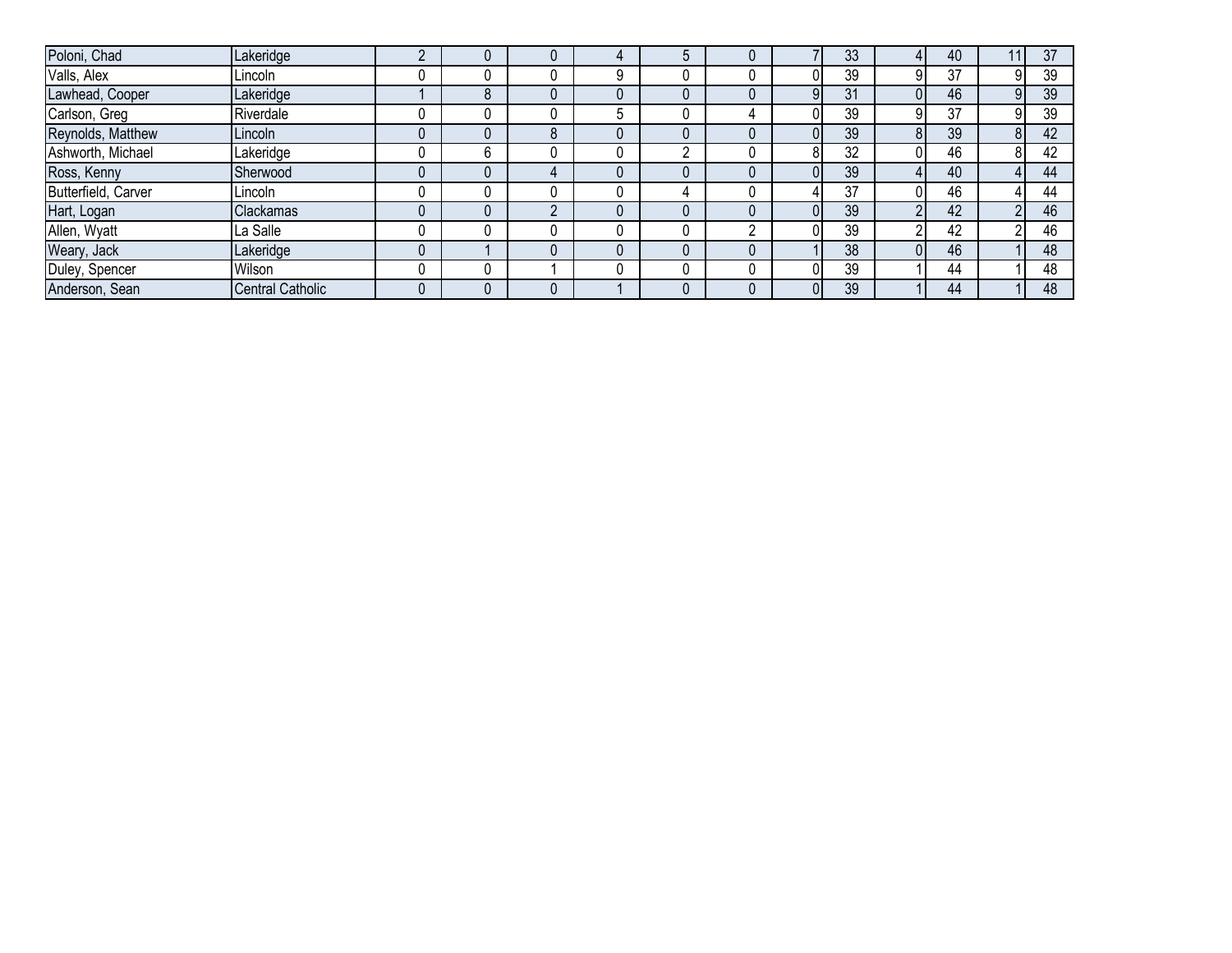|                |                         |                            | <b>Boys Varsity Team Standings - 2014</b> |                            |                           |                           |                            |                           |                           |                                  |
|----------------|-------------------------|----------------------------|-------------------------------------------|----------------------------|---------------------------|---------------------------|----------------------------|---------------------------|---------------------------|----------------------------------|
|                |                         | Race 1                     | Race 2                                    | Race 3                     | Race 4                    | Race 5                    | Race 6                     |                           |                           |                                  |
|                |                         | <b>GS</b>                  | <b>GS</b>                                 | <b>SL</b>                  | SL                        | <b>GS</b>                 | <b>SL</b>                  |                           |                           | <b>Total</b>                     |
| <b>Place</b>   | <b>Name</b>             | 2/22/2014<br><b>Points</b> | 1/19/2014<br><b>Points</b>                | 1/25/2014<br><b>Points</b> | 2/1/2014<br><b>Points</b> | 2/8/2014<br><b>Points</b> | 2/22/2014<br><b>Points</b> | <b>Total</b><br><b>GS</b> | <b>Total</b><br><b>SL</b> | <b>Combined</b><br><b>Points</b> |
|                | West Linn               | 22                         | 22                                        | 22                         | 22                        | 22                        | 22                         | 66                        | 66                        | 132                              |
| $\overline{2}$ | Lakeridge               | 18                         | 16                                        | 20                         | 20                        | 20                        | 14                         | 54                        | 54                        | 108                              |
| 3              | Lake Oswego             | 16                         | 8                                         | 16                         | 12                        | 18                        | 20                         | 42                        | 48                        | 90                               |
| 4              | Wilsonville             | 20                         | 20                                        | 8                          | 0                         | 14                        | 18                         | 54                        | 26                        | 80                               |
| 5              | <b>Catlin Gabel</b>     | 8                          | 18                                        | 18                         | 16                        | 12                        | 8                          | 38                        | 42                        | 80                               |
| 6              | <b>Central Catholic</b> | 10                         | 10                                        | 14                         | 14                        | 10                        | 16                         | 30                        | 44                        | 74                               |
|                | Riverdale               | 12                         | 12                                        | 10                         | 10                        | 16                        | 12                         | 40                        | 32                        | 72                               |
| 8              | Lincoln                 | 14                         | 14                                        | 12                         | 18                        | 8                         | 6                          | 36                        | 36                        | 72                               |
| 9              | Wilson                  | 4                          | 6                                         | 6                          | 8                         | 6                         | 4                          | 16                        | 18                        | 34                               |
| 10             | La Salle                | 6                          | 0                                         | 0                          | 0                         | $\mathbf{0}$              | 10                         | 6                         | 10                        | 16                               |
|                | Sherwood                | 2                          | 0                                         | 0                          | 6                         | 0                         | 2                          | 2                         | 8                         | 10                               |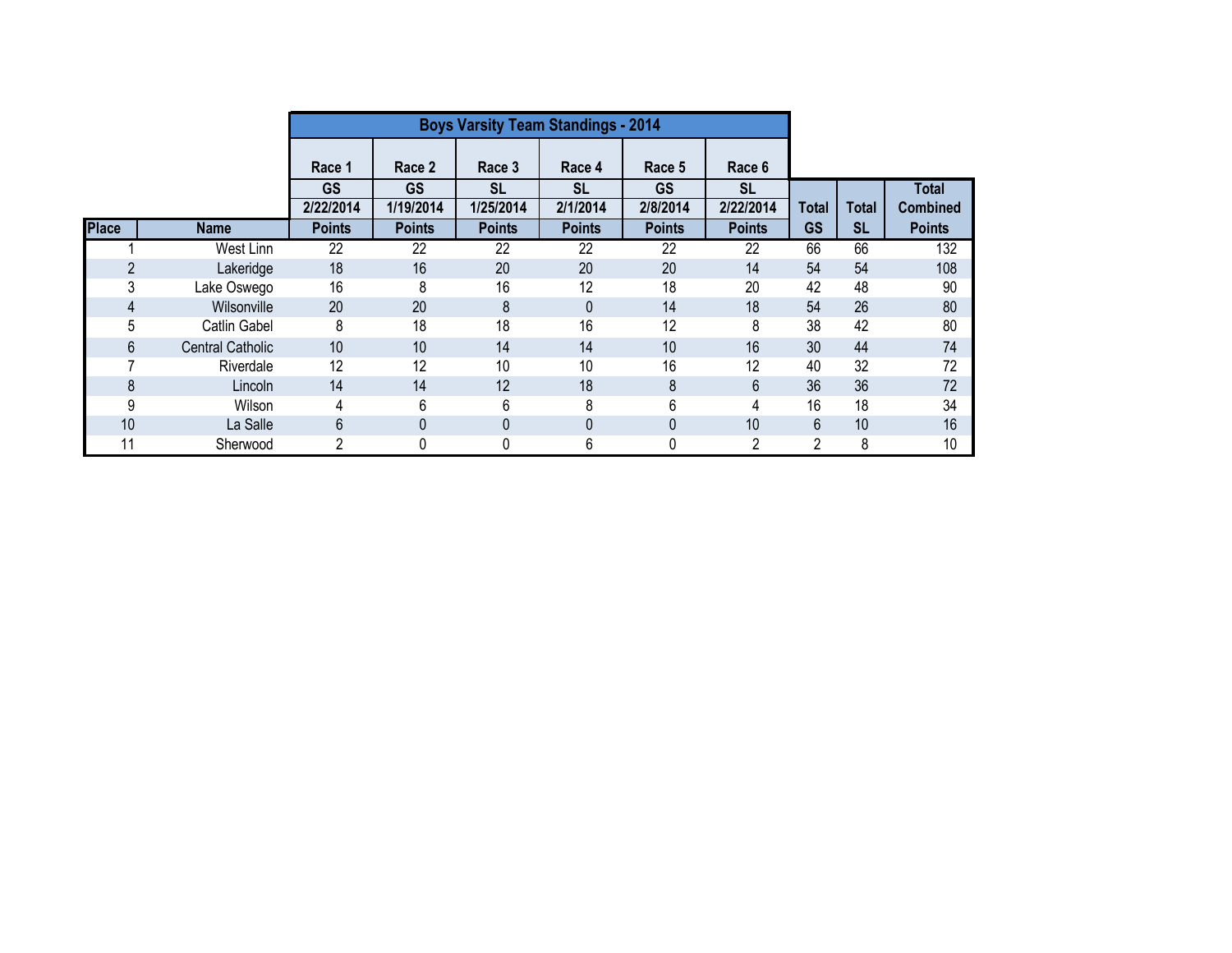|                                  |                         |                 | <b>Boys JV Individual Standings - 2014</b> |                 |                 |                 |                 |                  |                          |                 |                 |                 |                         |
|----------------------------------|-------------------------|-----------------|--------------------------------------------|-----------------|-----------------|-----------------|-----------------|------------------|--------------------------|-----------------|-----------------|-----------------|-------------------------|
|                                  |                         |                 |                                            |                 |                 |                 |                 |                  |                          |                 |                 |                 |                         |
|                                  |                         | Race 1          | Race 2                                     | Race 3          | Race 4          | Race 5          | Race 6          |                  |                          |                 |                 |                 |                         |
|                                  |                         | <b>GS</b>       | <b>GS</b>                                  | <b>SL</b>       | <b>SL</b>       | <b>GS</b>       | <b>SL</b>       |                  | G. Slalom                |                 | <b>Slalom</b>   |                 |                         |
|                                  |                         | 02/22/14        | 01/19/14                                   | 01/25/14        | 02/01/14        | 02/08/14        | 02/22/14        | <b>Total</b>     | <b>Place</b>             | <b>Total</b>    | <b>Place</b>    |                 |                         |
| <b>Name</b>                      | Team                    | 640             | 715                                        | 522             | 708             | 652             | 718             |                  | <=== Column Point Totals |                 |                 | <b>Total</b>    | <b>Place</b>            |
| Tuor, Dylan                      | West Linn               | 20              | 0                                          | 0               | 100             | 100             | 100             | 120              | 4                        | 200             |                 | 320             | 1                       |
| Pool, Brennan                    | <b>West Linn</b>        | 60              | 80                                         | 0               | 50              | 45              | 40              | 185              |                          | 90              | 5               | 275             | $\overline{2}$          |
| Pike, Carson                     | <b>West Linn</b>        | 0               | $\mathbf 0$                                | 0               | 80              | 80              | 80              | $\overline{80}$  | $\overline{7}$           | 160             | $\overline{2}$  | 240             | $\overline{3}$          |
| Poloni, Chad                     | Lakeridge               | 0               | 60                                         | 100             | $\mathbf{0}$    | $\mathbf 0$     | 60              | 60               | 13                       | 160             | $\overline{2}$  | 220             | $\overline{\mathbf{4}}$ |
| Lai, Ambrose                     | Lincoln                 | 26              | $\overline{22}$                            | 60              | $\overline{22}$ | $\overline{32}$ | $\overline{29}$ | 80               | $\overline{7}$           | 111             | $\overline{4}$  | 191             | 5                       |
| Berkoff, Kodiak                  | Lakeridge               | $\overline{80}$ | 50                                         | 0               | 0               | $\mathbf{0}$    | 50              | 130              | $\mathfrak{Z}$           | 50              | $\overline{14}$ | 180             | $\overline{6}$          |
| Stevens, Zach                    | West Linn               | 50              | 0                                          | 0               | 45              | 50              | $\overline{18}$ | 100              | 5                        | 63              | 8               | 163             | $\overline{7}$          |
| Troftgruen, Nick                 | Lakeridge               | 100             | $\mathbf{0}$                               | 0               | 0               | 60              | $\mathbf{0}$    | 160              | $\overline{2}$           | $\overline{0}$  | 44              | 160             | 8                       |
| Seigneur, Michael                | West Linn               | 0               | 32                                         | 50              | 13              | 29              | 20              | 61               | $\overline{12}$          | 83              | 6               | 144             | 9                       |
| Williamson, Walter               | Lincoln                 | 0               | $\overline{36}$                            | 45              | $\mathbf 0$     | 40              | $\mathbf 0$     | 76               | 9                        | 45              | 17              | 121             | 10                      |
| Loren, Cameron                   | Lakeridge               | 40              | 0                                          | 80              | 0               | 0               | 0               | 40               | 20                       | 80              | $\overline{7}$  | 120             | $\overline{11}$         |
| Ross, Gavin                      | Lincoln                 | $\overline{36}$ | 40                                         | 0               | 40              | $\mathbf 0$     | $\mathbf{0}$    | 76               | 9                        | 40              | 19              | 116             | 12                      |
| McNabb, Chris                    | West Linn               | 0               | 100                                        | 0               | 0               | $\pmb{0}$       | 0               | 100              | $\overline{5}$           | $\mathbf 0$     | 44              | 100             | $\overline{13}$         |
| Brinker, Andrew                  | Lincoln                 | 15              | $\overline{24}$                            | 0               | 0               | 36              | 15              | $\overline{75}$  | 11                       | 15              | 30              | 90              | 14                      |
| Valls, Alex                      | Lincoln                 | $\mathbf{0}$    | 45                                         | 0               | 0               | 0               | 45              | 45               | $\overline{15}$          | 45              | $\overline{17}$ | 90              | 14                      |
| Chesley, Cole                    | Lincoln                 | $\mathbf 0$     | $\overline{29}$                            | 40              | $\overline{0}$  | $\overline{0}$  | 16              | 29               | $\overline{25}$          | 56              | $\overline{13}$ | 85              | 16                      |
| Leo, William                     | Lincoln                 | 0               | $\overline{26}$                            | 0               | $\overline{24}$ | 18              | $\overline{12}$ | 44               | $\overline{17}$          | 36              | $\overline{20}$ | $\overline{80}$ | $\overline{17}$         |
| Elliott, Will                    | Lincoln                 | 0               | 20                                         | 0               | $\overline{36}$ | 0               | $\overline{24}$ | $\overline{20}$  | $\overline{28}$          | 60              | 10              | 80              | $\overline{17}$         |
| Lazzara, Bobby                   | Lincoln                 | 0               | 18                                         | 29              | $\overline{32}$ | $\mathbf 0$     | 0               | 18               | 30                       | 61              | $\overline{9}$  | 79              | 19                      |
| Tuffs, Richard                   | Lakeridge               | $\overline{24}$ | $\mathbf 0$                                | 0               | $\overline{18}$ | $\overline{20}$ | $\overline{13}$ | 44               | $\overline{17}$          | 31              | $\overline{24}$ | $\overline{75}$ | $\overline{20}$         |
| Fender, Lucas                    | Lake Oswego             | $\mathbf{0}$    | $\overline{15}$                            | $\overline{32}$ | 26              | 0               | 0               | 15               | 33                       | 58              | 12              | $\overline{73}$ | 21                      |
| Stallcup, Zane                   | West Linn               | 29              | $\overline{5}$                             | $\overline{0}$  | $\pmb{0}$       | 24              | 11              | 58               | 14                       | 11              | 35              | 69              | $\overline{22}$         |
| Farrell, Simon                   | Lake Oswego             | $\overline{32}$ | 0                                          | 0               | $\mathbf{0}$    | 0               | $\overline{32}$ | 32               | $\overline{23}$          | 32              | 23              | 64              | 23                      |
| Hansen, Alex                     | Lincoln                 | $\mathbf 0$     | 11                                         | $\overline{26}$ | 16              | $\mathbf 0$     | 8               | 11               | 36                       | 50              | $\overline{14}$ | 61              | $\overline{24}$         |
| Lawhead, Cooper                  | Lakeridge               | 0               | $\pmb{0}$                                  | 0               | 60              | $\mathbf 0$     | $\pmb{0}$       | $\mathbf 0$      | 40                       | 60              | 10              | 60              | 25                      |
| Halsey, Jack                     | <b>Central Catholic</b> | 14              | 14                                         | 0               | 11              | 16              | $\overline{4}$  | 44               | 17                       | 15              | $\overline{30}$ | 59              | 26                      |
| Latham, Gerrick                  | <b>Central Catholic</b> | $\mathbf{0}$    | 16                                         | 0               | 0               | 22              | 14              | 38               | $\overline{21}$          | $\overline{14}$ | 33              | 52              | 27                      |
| Tsai, John-Paul                  | Lincoln                 | $\mathbf 0$     | $\mathbf 0$                                | $\overline{0}$  | 0               | 26              | $\overline{22}$ | 26               | $\overline{26}$          | $\overline{22}$ | $\overline{27}$ | 48              | $\overline{28}$         |
| Butler, Cole                     | West Linn               | $\overline{22}$ | 0                                          | 0               | 0               | 15              | 10              | $\overline{37}$  | $\overline{22}$          | $\overline{6}$  | $\overline{36}$ | 47              | 29                      |
| Kem, Rob                         | Lincoln                 | 18              | 13                                         | 0               | 15              | $\pmb{0}$       | $\pmb{0}$       | 31               | 24                       | 15              | 30              | 46              | 30                      |
| MacEachern, Henry                | Lincoln                 | 0               | 0                                          | 0               | $\overline{20}$ | 0               | 26              | $\overline{0}$   | 40                       | 46              | 16              | 46              | 30                      |
| Reynolds, Matthew                | Lincoln                 | 45              | $\pmb{0}$                                  | 0               | 0               | $\pmb{0}$       | 0               | 45               | 15                       | $\pmb{0}$       | 44              | 45              | 32                      |
|                                  | Lake Oswego             | 13              | 3                                          | 24              | 0               | 0               |                 | 16               | 32                       | 25              | 26              | 41              | 33                      |
| Yost, Marcus<br>Koerner, Griffin | Lincoln                 | $\pmb{0}$       | $\overline{7}$                             | 0               | 12              | 13              | $\overline{7}$  | 20               | 28                       | 19              | $\overline{28}$ | 39              | 34                      |
| McClurg, Nick                    | Lake Oswego             | 0               | 0                                          | 36              | 0               | 0               | 0               | $\overline{0}$   | 40                       | 36              | $\overline{20}$ | 36              | 35                      |
| Fletter, Jacob                   | Wilsonville             | 0               | $\pmb{0}$                                  | 0               | 0               | $\pmb{0}$       | 36              | $\boldsymbol{0}$ | 40                       | 36              | 20              | 36              | 35                      |
| Gall, Calvin                     | Central Catholic        | 16              | 9                                          | 0               | 0               | 0               | 9               | 25               | $\overline{27}$          | $9\,$           | 37              | 34              | 37                      |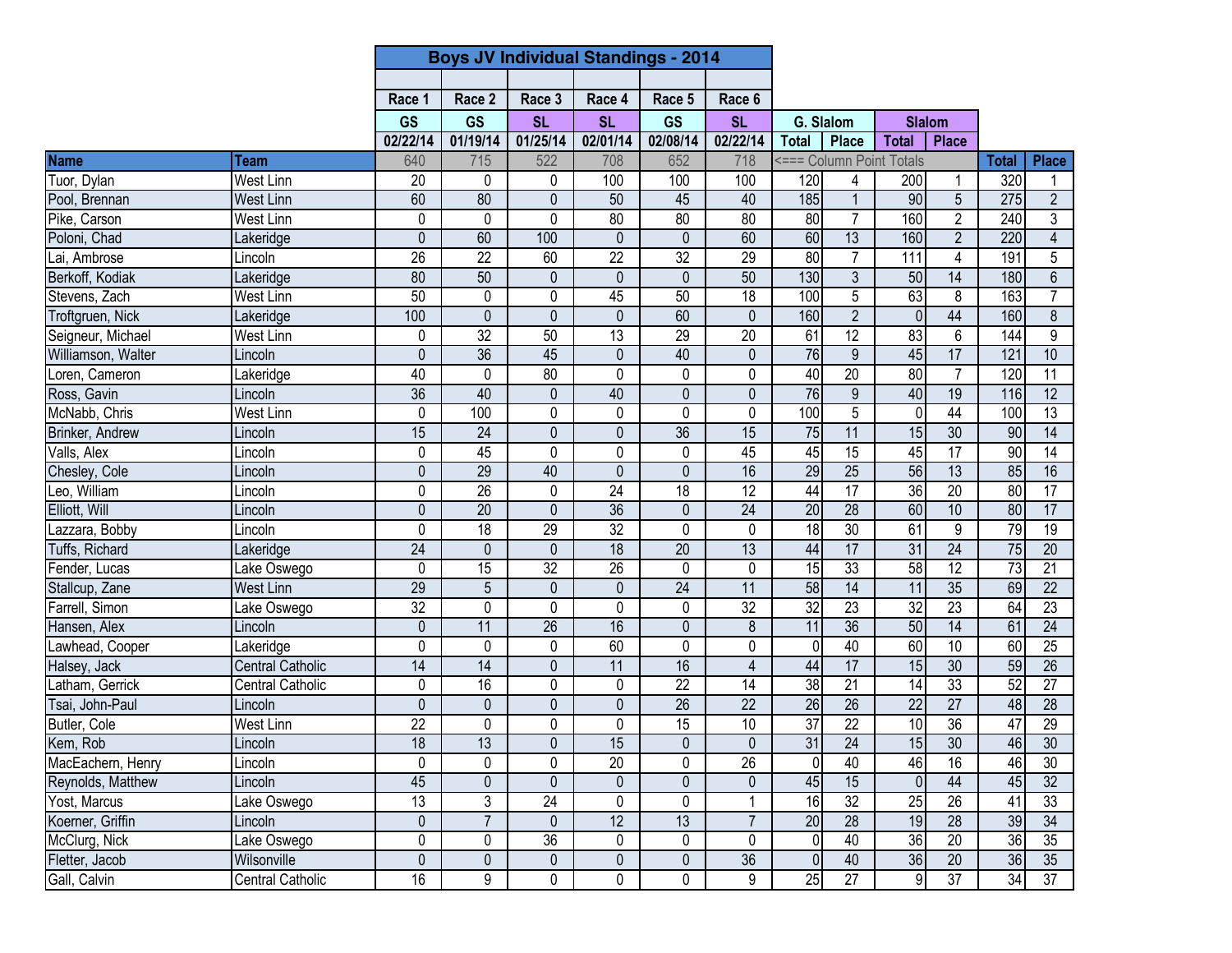| Nielsen, Will    | <b>Central Catholic</b> |    | 29 |    |                 | 40 | 29 | 25 | 29         | 38 |
|------------------|-------------------------|----|----|----|-----------------|----|----|----|------------|----|
| Kelly, Jack      | Lakeridge               | Ω  | 10 |    |                 | 38 | 16 | 29 | 24         | 39 |
| Devlin, Joseph   | Lincoln                 |    |    | 12 | 18 <sup>l</sup> | 30 |    | 43 | 23         | 40 |
| Colleran, Henry  | Lincoln                 |    |    | 14 | 141             | 34 |    | 41 | 21         |    |
| Michener, Reilly | Lake Oswego             | 10 |    |    | 10 <sub>l</sub> | 37 |    | 37 | 19         | 42 |
| Scadden, Sean    | Lake Oswego             |    | 14 |    |                 | 40 | 14 | 33 | 14         | 43 |
| Sandino, Andreas | Lincoln                 |    |    |    |                 | 39 |    | 37 | 13         | 44 |
| Kessel, Owen     | Lakeridge               | 12 |    |    | $\overline{2}$  | 35 |    | 44 | $\sqrt{2}$ |    |
| Smith, Jack      | Lake Oswego             |    |    |    |                 | 40 |    | 40 |            | 46 |
| Nicholl, Kohl    | Lake Oswego             |    |    |    |                 | 40 |    | 41 |            |    |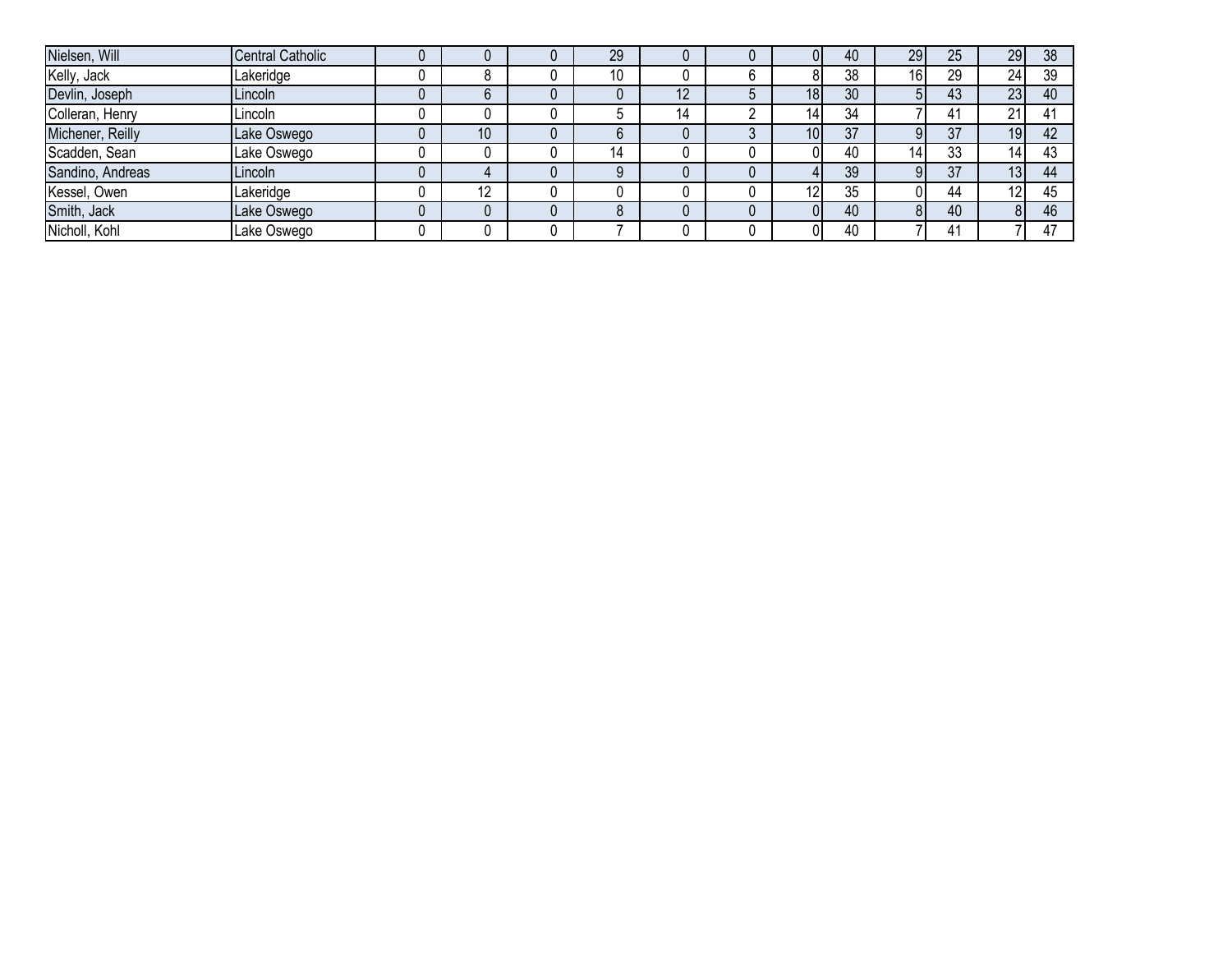|              |                  |               | <b>Boys JV Team Standings - 2014</b> |               |               |               |                |       |              |                 |
|--------------|------------------|---------------|--------------------------------------|---------------|---------------|---------------|----------------|-------|--------------|-----------------|
|              |                  | Race 1        | Race 2                               | Race 3        | Race 4        | Race 5        | Race 6         |       |              |                 |
|              |                  | <b>GS</b>     | <b>GS</b>                            | SL            | <b>SL</b>     | <b>GS</b>     | <b>SL</b>      |       |              | <b>Total</b>    |
|              |                  | 2/22/2014     | 1/19/2014                            | 1/25/2014     | 2/1/2014      | 2/8/2014      | 2/22/2014      | Total | <b>Total</b> | <b>Combined</b> |
| <b>Place</b> | <b>Name</b>      | <b>Points</b> | <b>Points</b>                        | <b>Points</b> | <b>Points</b> | <b>Points</b> | <b>Points</b>  | GS    | <b>SL</b>    | <b>Points</b>   |
|              | West Linn        |               | 10                                   |               | 10            | 10            | 10             | 28    | 20           | 48              |
|              | Lincoln          | 6             | 6                                    | 10            | 8             | 8             | 6              | 20    | 24           | 44              |
|              | Lakeridge        | 10            | 8                                    | n             | 6             |               | 8              | 18    | 14           | 32              |
| Δ            | Lake Oswego      | 0             |                                      | 8             | 4             | 0             | $\overline{2}$ | C     | 14           | 16              |
|              | Central Catholic |               | 4                                    |               |               |               | 4              |       | 4            |                 |